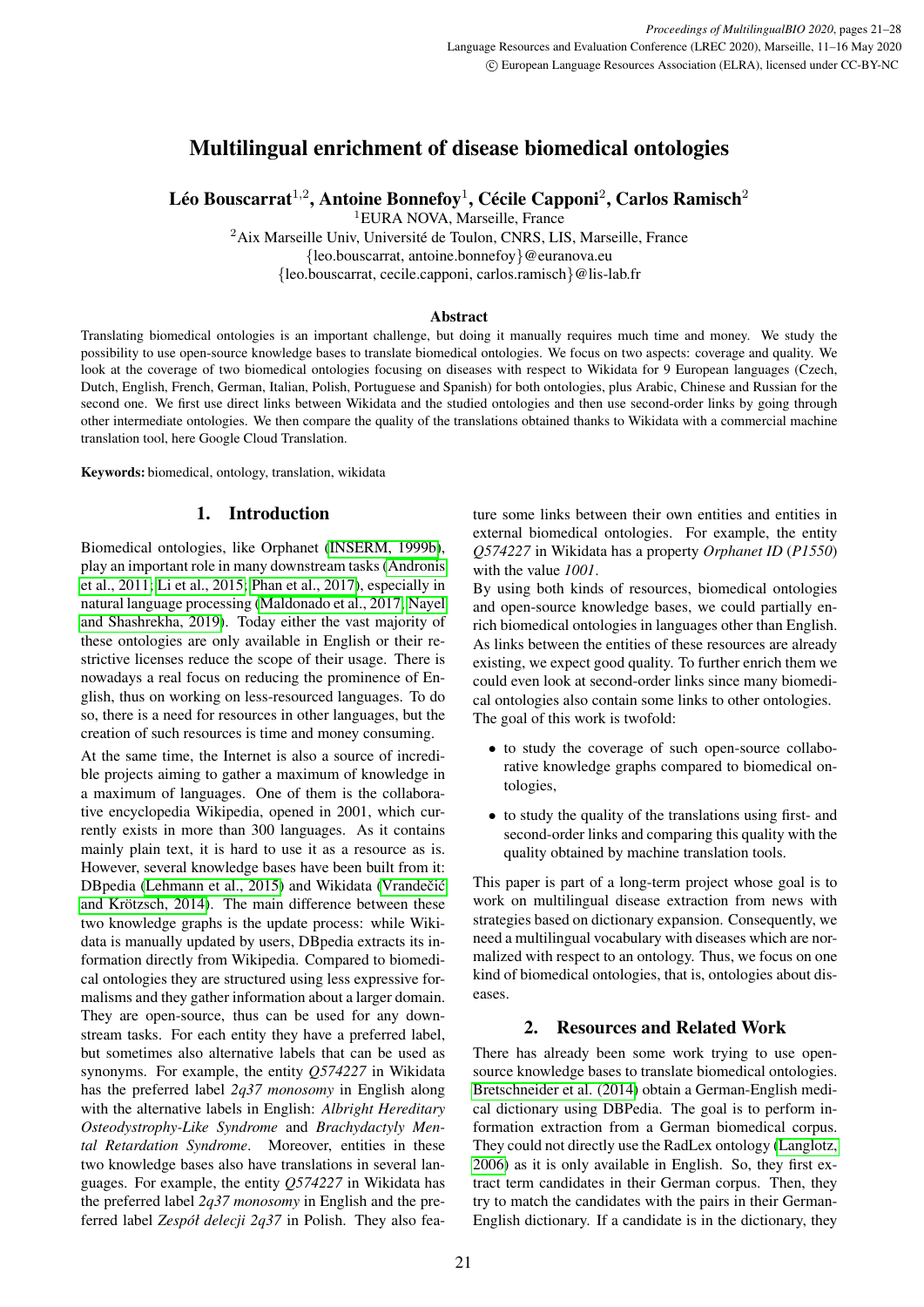

<span id="page-1-0"></span>Figure 1: Example of first-order link (left) and second-order link (right)

use the translation to match with the RadLex ontology. Finally, this term candidate alongside with the match in the RadLex ontology is processed by a human to validate the matching.

[Alba et al. \(2017\)](#page-7-10) create a language-independent method to maintain up-to-date ontologies by extracting new instances from text. This method is based on a human-in-the-loop who helps tuning scores and thresholds for the extraction. Their method requires some "contexts" to start finding new entities to add to the ontology. To bootstrap the contexts, they can either ask a human to annotate some data or use an oracle made by the dictionary extracted from the DBpedia and Wikidata using word matching on the corpus. They then look for good candidates, i.e., a set of words surrounding an item, by looking for elements in similar contexts to the one found using the bootstrapping. Then, a human-inthe-loop validates the newly found entities, adding them to the dictionary if they are correct, or down-voting the context if they are not relevant entities.

[Hailu et al. \(2014\)](#page-7-11) work on the translation of the Gene Ontology from English to German and compare three different approaches: DBpedia, the Google Translate API without context, and the Google Translate API with context. To find the terms in DBpedia they use keyword-based search. After a human evaluation, they find that translations obtained with DBpedia have the lowest coverage (only 25%) and quality compared to those obtained with Google Translate API. However, to compare the quality of the different methods they only use the translation of 75 terms obtained with DBpedia compared to 1,000 with Google Translate API. They also note that synonyms could be a useful tool for machine translation and that using keyword-based exact match query to match the two sources could explain the low coverage.

[Silva et al. \(2015\)](#page-7-12) compare three methods to translate SNOMED CT from English to Portuguese: DBpedia, ICD-9 and Google Translate. To verify the quality of the different approaches they use the CPARA ontology which has been hand-mapped to SNOMED CT. It is composed of 191 terms and focused on allergies and adverse reactions. They detect coverage of 10% with the ICD-9, 37% with DBpedia and 100% with Google Translate. To compare the quality of their translations they use the Jaro Similarity [\(Jaro, 1989\)](#page-7-13).

We elaborate on these ideas by adding some elements. First of all, compared to [Hailu et al. \(2014\)](#page-7-11) and [Silva et al.](#page-7-12) [\(2015\)](#page-7-12), we use already existing properties to perform the matching between the biomedical ontology and the knowledge graph, which should improve the quality with regard to the previous works. We also go further than these firstorder links and explore the possibility of using secondorder links to improve the coverage of the mappings between the sources. Compared to the same works, we also present a more complete study, [Hailu et al. \(2014\)](#page-7-11) only evaluate on 75 terms and [Silva et al. \(2015\)](#page-7-12) on 191 terms. We compare the coverage and quality of the entire biomedical ontology containing 10,444 terms. Furthermore, as we want to use the result of this work for biomedical entity recognition, synonyms of entities are really important for recall and also for normalisation, thus we also quantify the difference of quantity of synonyms between the original biomedical ontology and those found with Wikidata.

In this work, as we focus on diseases, we use a free dataset extracted from Orphanet [\(INSERM, 1999b\)](#page-7-0) to perform the evaluation. Orphanet is a resource built to gather and improve knowledge about rare diseases. Through Orphadata [\(INSERM, 1999a\)](#page-7-14), free datasets of aggregated data are updated monthly. One of them is about rare diseases, including cross-references to other ontologies. The Orphadata dataset contains the translation of 10,444 entities for English, French, German, Spanish, Dutch, Italian, Portuguese, 10,418 entities in Polish and 9,323 in Czech. All the translations have been validated by experts, thus can be used as a gold standard for multilingual ontology enrichment. One issue of this dataset is that rare diseases are, by definition, not well known. Therefore, one may expect a lower coverage than a less focused dataset; thus we propose to also measure the coverage of another dataset, Disease Ontology [\(Schriml et al., 2019\)](#page-7-15). However we cannot use it to evaluate the translation task as it does not contain translations.

As an external knowledge base, we use Wikidata. It has many links to external ontologies, especially links to biomedical ontologies such as *wdt:P1550* for Orphanet, *wdt:P699* for Disease Ontology, and *wdt:P492* for the Online Mendelian Inheritance in Man (OMIM). It is also important to note that, over the 9 languages we studied, only the Czech Wikipedia has less than 1,000,000 articles. This information can be used as a proxy for the completeness of the information in each language on Wikidata. We prefer it over DBpedia as we find it easier to use, especially to find the properties.

As a machine translation tool, we use Google Cloud Translation. It is a paying service offered by Google Cloud.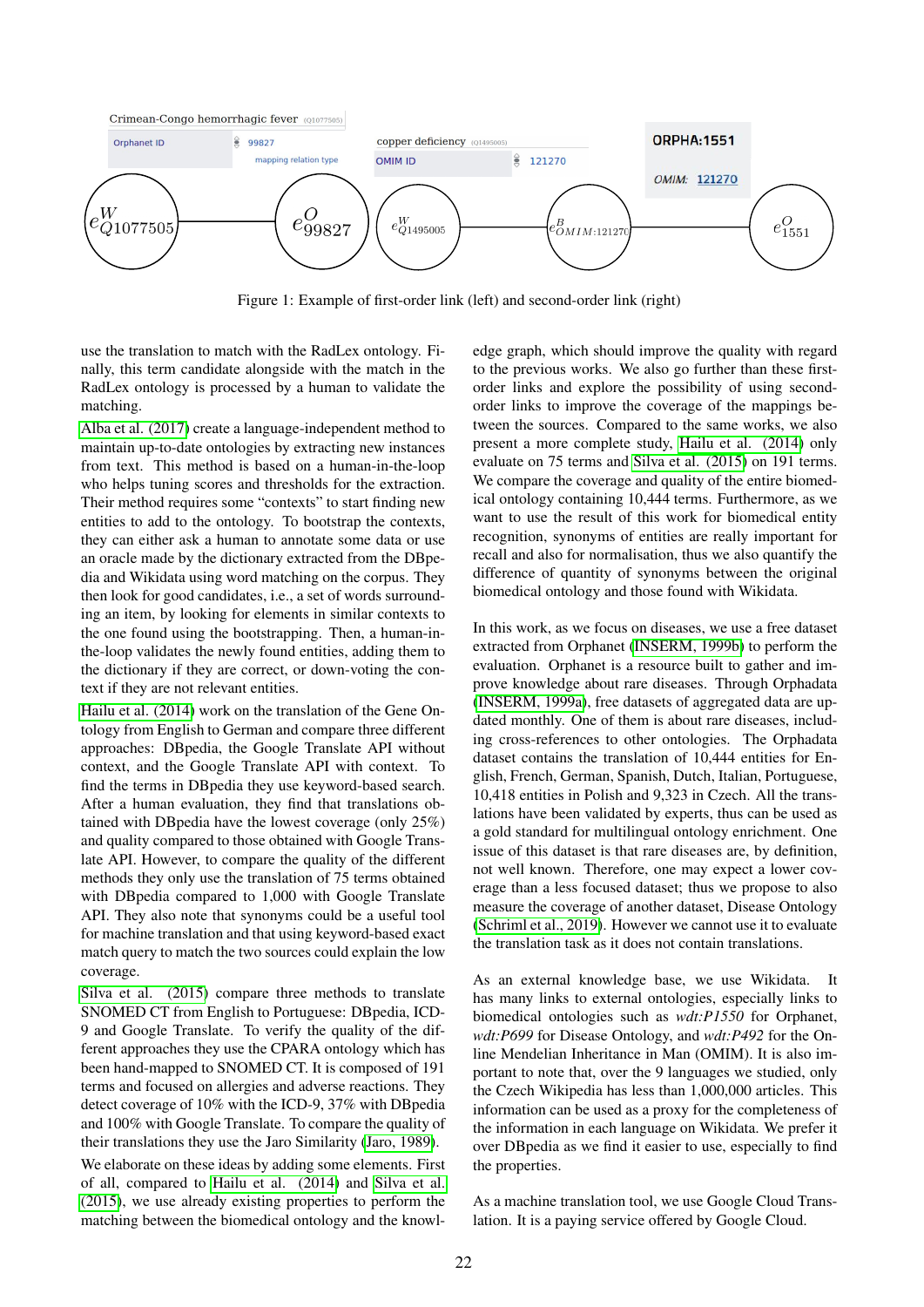# 3. Methods and Experiments

In this section, we first define the notations used in this paper, then we describe how we extract the first- and secondorder links from our sources. Afterwards, we describe how we perform machine translation. The evaluation metrics are subsequently explained and finally we describe our evaluation protocol.

# 3.1. Definition and Notations

We define:

- $e_i^S$  as an entity in the source knowledge base  $S$ ,  $S \in [O, W, B]$  where O is Orphanet, W is WikiData and  $\hat{B}$  are all the other external biomedical ontologies used. An entity is either a concept in an ontology or in a knowledge graph.
- $E^S = \{e_i^S\}_{i=1...|E^S|}$  is the set of all the entities in the source S.
- $E = E^O \cup E^W \cup E^B$  is the set of all the entities in all the sources.
- $L_l(e)$  is the preferred label of the entity e in the language  $l$ , or  $\emptyset$  if there is no label in this language.
- $\mathcal{L}_l(e)$  represents all the possible labels of the entity e in the language  $l$  or  $\emptyset$  if there is no label in this language. Furthermore,  $L_l(e) \in \mathcal{L}_l(e)$
- T is a set of links, such that  $t \in T$  with  $t = (e_i^s, e_j^{s'}), s \neq s'.$
- $G = (E, T)$  is an undirected graph.
- $V(e_i) = \{e_j \in E | \exists t \in T, t = (e_i, e_j)\}\$ , defines the set of all the neighbours of the entity  $e_i$ .
- $W(e) = \{v \in V(e) | v \in W\}$ , defines the set of all the neighbours that are in Wikidata of the entity e.
- $MT({s_1,...,s_n}, l)$  is a function that returns the labels  $\{s_1, ..., s_n\}$  translated from English to the language l thanks to Google Cloud Translation.

## <span id="page-2-3"></span>3.2. Gathering Links between Entities

#### 3.2.1. First-Order Links

The first step of our method consists in gathering all the information about the sources. To obtain the gold translations, we use Orphadata. We collected all the JSON files from their website<sup>[1](#page-2-0)</sup> on January 15, 2020. We extract the

OrphaNumber, the Name, the SynonymList and the ExternalReferenceList of each element in the files.

For WikiData we use the SPARQL endpoint<sup>[2](#page-2-1)</sup>. We query all the entities having a property OrphaNumber *wdt:P1550*, and, for these entities, we obtain all their preferred labels (*rdfs:label*) and synonyms (*skos:altLabel*), corresponding to  $E_i^O$  in the 9 European languages included in Orphanet. The base aggregator of the synonyms uses a comma to separate them. In our case, this error-prone because the comma can also be part of the label, for example one of the alternative label of the entity *Q55786560* is *49, XXXYY syndrome*. We needed to concatenate the synonyms with another sym-bol<sup>[3](#page-2-2)</sup>. Thanks to the property which gives the Orphanumber of the related entity in Orphanet we can create links  $t = (e^O, e^W)$  between an entity  $e_i^W$  in Wikidata and and entity  $e_i^O$  in Orphanet.

The mapping is then trivial, as we have the OrphaNumber in the two sources. On the left of Figure [1](#page-1-0) we can see that the entity *Q1077505* in Wikidata has a property *Orphanet ID* with the value *99827*, thus we can create  $t = (Q1077505^{W}, 99827^{O})$ . Nonetheless, the mapping is not always unary, because several Wikidata entities can be linked to the same Orphanet entity.

Formally, the set of Orphanet entities with at least one firstorder link is:

$$
E^F = \{ e \in E^O | \exists w \in W, (e, w) \in T \}
$$

#### 3.2.2. Second-Order Links

Orphanet provides some external references to auxiliary ontologies. We add these references to our graph:  $t =$  $(e^O, e^B) \in T$ . Even if there are already first-order links between Orphanet and Wikidata, we cannot ensure that all the entities are linked. To improve the coverage of translations, we can use second-order links, creating an indirect link when entities from Wikidata and Orphanet are linked to the same entity in a third external source  $B$ . For example, on the right of Figure [1,](#page-1-0) we extract the link between the entity *Q1495005* of Wikidata and the entity *121270* of OMIM. We also extract from Orphanet that the entity *1551* of Orphanet is link to the same entity of OMIM. Therefore, as a second-order relation, the entity *Q1495005* of Wikidata and the entity *1551* of Orphanet are linked.

The objective is to find some links  $t' = (e^W, e^B)$  where  $\exists v \in V(e^B)$  and  $v \in E^O$ . Consequently, we are looking for links between entities from Wikidata and the external biomedical ontologies, whenever the entity in the external biomedical ontology already has a link with an entity in Orphanet.

For that purpose, we extract all the links between Wikidata and the external biomedical ontologies in the same fashion as from Orphanet, using the appropriate Wikidata properties. In the previous example, we create links  $(Q1495005^W, OMIM$  :  $121270^B$ )  $\in$  T and  $(1551^{\overline{O}}, OMIN : 121270^B) \in T$ .

<span id="page-2-0"></span><sup>1</sup>[http://www.orphadata.org/cgi-bin/rare\\_](http://www.orphadata.org/cgi-bin/rare_free.html) [free.html](http://www.orphadata.org/cgi-bin/rare_free.html)

<span id="page-2-1"></span><sup>2</sup><https://query.wikidata.org/sparql> can be queried with the interface [https://query.wikidata.](https://query.wikidata.org/) [org/](https://query.wikidata.org/)

<span id="page-2-2"></span><sup>&</sup>lt;sup>3</sup>We made a package to extract entities from Wikidata: [https://github.com/euranova/wikidata\\_](https://github.com/euranova/wikidata_property_extraction) [property\\_extraction](https://github.com/euranova/wikidata_property_extraction)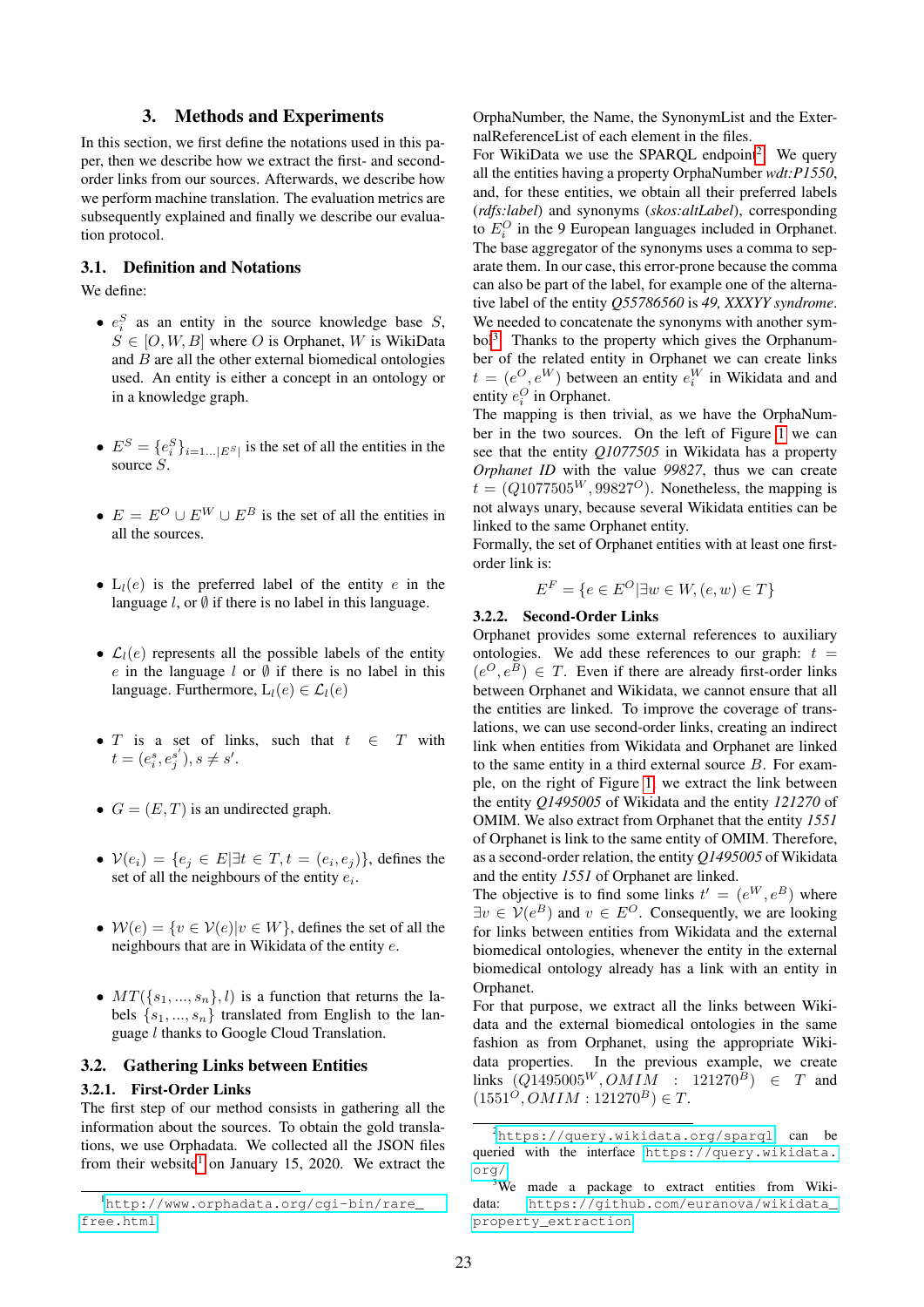We can now map Wikidata and Orphanet using secondorder links. This set of links is denoted as:

$$
C = \{ e \in E^O | \exists (w, b) \in E^W \times E^B, (e, b) \in T, (w, b) \in T \}
$$

We also define the set of all the second-order linked Wikipedia entities of a specific Orphanet entity:

$$
\mathcal{C}(e^{O}) = \{ w \in E^{W} | \exists b \in E^{B}, (e, b) \in T, (w, b) \in T \}
$$

#### 3.3. Machine Translation

We use Google Cloud Translation as a machine translation tool to translate the labels of the ontology from English to a target language. As we want to have the same entities in the test set as for Wikidata, for each language we only translate the Orphanet entities which have at least one first-order link to an entity in Wikidata with a label in the target language. So for an entity  $e$ , for the language  $l$  the output of Google Cloud Translation is:

$$
MT(\mathcal{L}_{en}(e),l)
$$

#### 3.4. Definition of Evaluation Metrics

In this section, we define the different evaluation metrics that are used to evaluate the efficiency of the method.

#### 3.4.1. Coverage Metric

To estimate the coverage of Wikipedia on a biomedical ontology we use the following metric:

$$
Coverage(E_1, E_2, l) = \frac{|\{e \in E_1 | \mathcal{L}_l(e) \neq \emptyset\}|}{|\{e' \in E_2 | \mathcal{L}_l(e') \neq \emptyset\}|}
$$

where  $E_1$  and  $E_2$  are sets of entities.

## 3.4.2. Jaro Similarity and n-ary Jaro

In order to evaluate the quality of the translations, we follow [Silva et al. \(2015\)](#page-7-12) choosing the Jaro similarity, which is a type of edit distance. We made this choice as we are looking at entities. Whereas other measures such as BLEU [\(Papineni et al., 2002\)](#page-7-16) are widely used for translation tasks, they have been designed for full sentences instead of relatively short ontology labels. The Jaro Similarity is defined as:

$$
\mathbf{J}(s,s')=\frac{1}{3}\left(\frac{m}{\mid s\mid}+\frac{m}{\mid s'\mid}+\frac{m-t}{m}\right)s, s'\in\{a,...,z\}^*
$$

with s and s' two strings,  $|s|$  the length of s, t is half the number of transpositions, m the number of *matching* characters. Two characters from s and s' are *matching* if they are the same and not further than  $\frac{max(|s|,|s'|)}{2} - 1$ . The Jaro Similarity ranges between 0 and 1, where the score is 1 when the two strings are the same.

However, since one Orphanet entity may have several neighbour Wikidata entities, we cannot use the Jaro similarity directly. We choose to use the max, for considering the quality of the closest entity:

$$
\mathcal{J}_{\max}\left(s,\left[s_1,...,s_n\right]\right)=\max_{s'\in\left[s_1,...,s_n\right]}\mathcal{J}(s,s')
$$

#### <span id="page-3-0"></span>3.4.3. Quality Metrics

From assessing the quality of the translations, we create 4 different measures with different goals. For each entity in each language, there is a preferred label  $L_l(e)$  and a list of all the possible labels  $\mathcal{L}_l(e)$ . All of the metrics range between 0 and 1, the higher the better.

$$
\mathcal{M}_{\rm p} l\left(e,[e_1,...,e_n],l\right) = \mathcal{J}_{\rm max}\left(L_l(e),\left[L_l(e_1),...,L_l(e_n)\right]\right)
$$

$$
\mathcal{M}_{\mathrm{b}}l(e,[e_1,...,e_n],l) = \mathcal{J}_{\mathrm{max}}\left(L_l(e), \bigcup_{i=1}^n \mathcal{L}_l(e_i)\right)
$$

$$
\mathcal{M}_{\mathrm{m}}\mathrm{bl}\left(e,[e_1,...,e_n],l\right)=\underset{s\in\mathcal{L}_l(e)}{\operatorname{mean}}\,\mathcal{J}_{\mathrm{max}}\left(s,\bigcup_{i=1}^n\mathcal{L}_l(e_i)\right)
$$

$$
\mathcal{M}_{\text{M}}\text{bl}\left(e,[e_1,...,e_n],l\right) = \max_{s \in \mathcal{L}_l(e)} \mathcal{J}_{\text{max}}\left(s,\bigcup_{i=1}^n \mathcal{L}_l(e_i)\right)
$$

 $\mathcal{M}_{\rm p}$ l, for principal label, compares the preferred labels from Orphanet and Wikidata. This number is expected to be high, but as there is no reason that Wikidata and Orphanet use the same preferred label, we do not expect it to be the highest score. Nonetheless, as Wikidata is a collaborative platform, a score of 1 on a high number of entities in a different language could also indicate that the translations come from Orphanet.

 $\mathcal{M}_{\rm bl}$ , for best label, compares the preferred label from Orphanet against all the labels in Wikidata. The goal here is to verify that the preferred label of Orphanet is available in Wikidata.

 $\mathcal{M}_{\rm m}$ bl, for mean best label, takes the average of the similarity of one label in Orphanet against all the labels in Wikidata. This score can be seen as a completeness score, it evaluates the ability of finding all the labels of Orphanet in Wikidata.

 $\mathcal{M}_{\text{M}}$ bl, for max best label, takes the maximum of the similarity of one label in Orphanet against all the labels in Wikidata. The question behind this metric is: Do we have at least one label in common between Orphanet and Wikidata? A low score here could mean that the relation is erroneous. We expect a score close to 1 here.

We used the same measures for the machine-translated dataset, however, the difference between  $\mathcal{M}_{\rm pl}$  and  $\mathcal{M}_{\rm bl}$ is expected to be smaller, as we are sure that the preferred label from the translated dataset is the translation of the preferred label from Orphanet.

To obtain a score for these measures on the entire dataset, we compute the average of the scores over all Orphanet entities.

# 3.5. Protocol

The first step of our experiments is the extraction of firstorder and second-order links from Wikidata and Orphanet as explained in [3.2..](#page-2-3) Once these links are available, we study them, starting with their coverage. To evaluate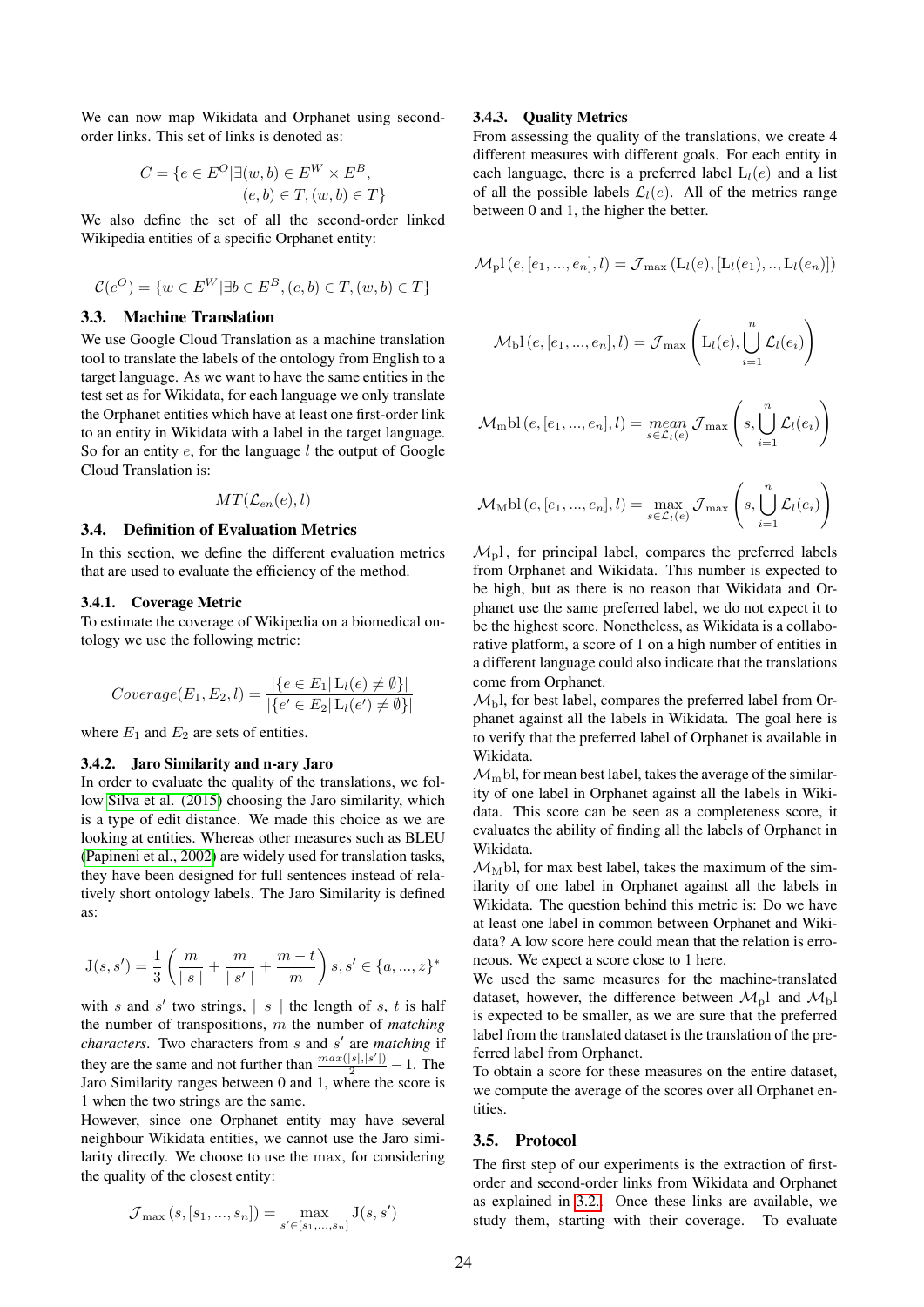|           | $\mathcal{M}_{\rm p}$ l |          | $\mathcal{M}_{\rm b}$ l |       | $\mathcal{M}_{\rm m}$ bl |            |       | $\mathcal{M}_{\text{M}}$ bl |            |       |           |            |
|-----------|-------------------------|----------|-------------------------|-------|--------------------------|------------|-------|-----------------------------|------------|-------|-----------|------------|
| Lang      | 1st W                   | $+2nd$ W | <b>GCT</b>              | 1st W | $+2nd$ W                 | <b>GCT</b> | 1st W | $+2nd$ W                    | <b>GCT</b> | 1st W | $1+2nd$ W | <b>GCT</b> |
| EN        | 85.5                    | 87.5     | N/A                     | 91.5  | 92.1                     | N/A        | 84.1  | 80.5                        | N/A        | 97.3  | 96.6      | N/A        |
| <b>FR</b> | 85.3                    | 82.4     | 89.8                    | 87.4  | 84.2                     | 90.5       | 75.7  | 69.3                        | 90.1       | 94.1  | 89.1      | 97.7       |
| DE        | 77.1                    | 67.8     | 80.5                    | 79.1  | 70.3                     | 81.6       | 67.5  | 60.9                        | 83.4       | 88.7  | 79.0      | 95.4       |
| ES        | 81.3                    | 70.1     | 92.5                    | 84.4  | 73.0                     | 93.0       | 68.7  | 58.4                        | 90.2       | 91.7  | 89.1      | 98.3       |
| PL        | 78.0                    | 63.8     | 82.0                    | 82.0  | 61.3                     | 83.2       | 66.6  | 55.9                        | 85.0       | 90.7  | 77.3      | 95.7       |
| IT        | 79.4                    | 66.7     | 88.4                    | 82.4  | 68.8                     | 89.5       | 69.1  | 58.5                        | 88.1       | 90.5  | 77.4      | 97.2       |
| PT        | 79.9                    | 64.9     | 83.6                    | 82.1  | 66.5                     | 87.6       | 73.7  | 60.8                        | 68.4       | 93.5  | 83.5      | 93.3       |
| NL        | 72.9                    | 59.1     | 88.0                    | 75.6  | 60.9                     | 88.7       | 65.8  | 55.1                        | 89.9       | 86.5  | 71.4      | 97.2       |
| CS        | 76.3                    | 52.8     | 81.9                    | 79.1  | 54.9                     | 83.3       | 67.5  | 52.3                        | 85.4       | 88.7  | 68.8      | 95.3       |

<span id="page-4-3"></span>Table 1: Scores of the different methods with the different metrics in function of the languages. 1st W represents the quality of the first-order links with Wikidata, 1+2nd W the first and second-order links, and GCT the translations obtained by Google Cloud Translation.

the coverage of Wikidata for each language, we compute  $Coverage(E^F, E^O, l)$  for the 9 languages. We also compute  $Coverage(C, E^{O}, l)$  for second-order links. As Orphanet is focused on rare diseases, we do not expect a high coverage in Wikidata. To verify this hypothesis, we do the same evaluation on the Disease Ontology, which does not focus on rare diseases.

Then, we study the quality of the different methods. We apply the 4 quality metrics defined in [3.4.3.](#page-3-0) for each language on each method:

- First-order links:  $mean_{e^O \in E^F}(\mathcal{M}(e^O, \mathcal{W}(e^O), l))$
- Second-order links:  $mean(\mathcal{M}(e^O, \mathcal{C}(e^O), l))$
- Machine translation:  $mean(\mathcal{M}(e^O, MT(\mathcal{L}_{e^O}(l), l), l))$  $e^O \in E$

Finally, we look at the number of labels we can obtain for both sources.

- Orphanet:  $\begin{array}{c} \text{mean} \\ e \in E^F \end{array}$
- Wikidata:  $mean \sum_{e \in E^F} \sum_{w \in \mathcal{W}}$  $\sum\limits_{w\in\mathcal{W}(e)}|\mathcal{L}_l(w)|$
- GCT:  $\displaystyle{\frac{mean|MT(\mathcal{L}_{en}(e),l)|}{e\in E^{F}}}$

The number of synonyms of an entity  $e$  in a language  $l$  is:  $|\mathcal{L}_l(e)|$ , and we also remove the duplicates. We then average this over all the entities which are in a first-order link and in Wikidata and Orphanet.

# 4. Results

In this part, we first present the results on the coverage of Wikipedia on Orphanet, then we present the quality of the translation. Afterwards, we show results about the number of synonyms in both sources and finally we discuss these results.[4](#page-4-0)

#### 4.1. Coverage

#### 4.1.1. Orphanet

First, we evaluate the coverage for each language, i.e., the percentage of entities in Orphanet which have at least one translation in Wikidata.

The Orphadata dataset contains translations of English, French, German, Spanish, Dutch, Italian, Portuguese, Polish and Czech. For Wikidata, the results depend on the language as not all the entities have translations in every language.

| Language   | Orphanet | Wikidata (%)                |  |  |
|------------|----------|-----------------------------|--|--|
| English    | 10,444   | 8,870 (84.9%)               |  |  |
| French     | 10,444   | 5,038 (48.2%)               |  |  |
| German     | 10,444   | 1,946(18.6%)                |  |  |
| Spanish    | 10,444   | $1,565(15.0\%)$             |  |  |
| Polish     | 10,171   | $1,329(13.1\%)$             |  |  |
| Italian    | 10,444   | 1,175(11.3%)                |  |  |
| Portuguese | 10,444   | 921 $(8.8\%)$               |  |  |
| Dutch      | 10,444   | 888 (8.5%)                  |  |  |
| Czech      | 9,323    | $\overline{452} \, (4.8\%)$ |  |  |

<span id="page-4-1"></span>Table 2: Number of translated entities in Orphanet and number of Orphanet entities having at least one translation in Wikidata with first-order links. The percentage of coverage is shown in parentheses.

As we can see in Table [2](#page-4-1) that coverage depends on the language. The coverage of English gives us the amount of entities from Orphanet having at least one link with Wikidata. Here, we have 84.9% of the entities which are already linked to at least one entity in Wikidata. It means that the property of the OrphaNumber is widely used. We can also note that the French Wikidata seems to carry more information about rare diseases than the German Wikipedia. Indeed French and German Wikipedias have approximately the same global size<sup>[5](#page-4-2)</sup>, but the German Wikidata contains much less information about rare diseases.

<span id="page-4-0"></span><sup>&</sup>lt;sup>4</sup>The results can be reproduced with this code: [https://](https://github.com/euranova/orphanet_translation) [github.com/euranova/orphanet\\_translation](https://github.com/euranova/orphanet_translation)

<span id="page-4-2"></span> $5$ As of the 6th February 2020: [https://meta.](https://meta.wikimedia.org/wiki/List_of_Wikipedias) [wikimedia.org/wiki/List\\_of\\_Wikipedias](https://meta.wikimedia.org/wiki/List_of_Wikipedias)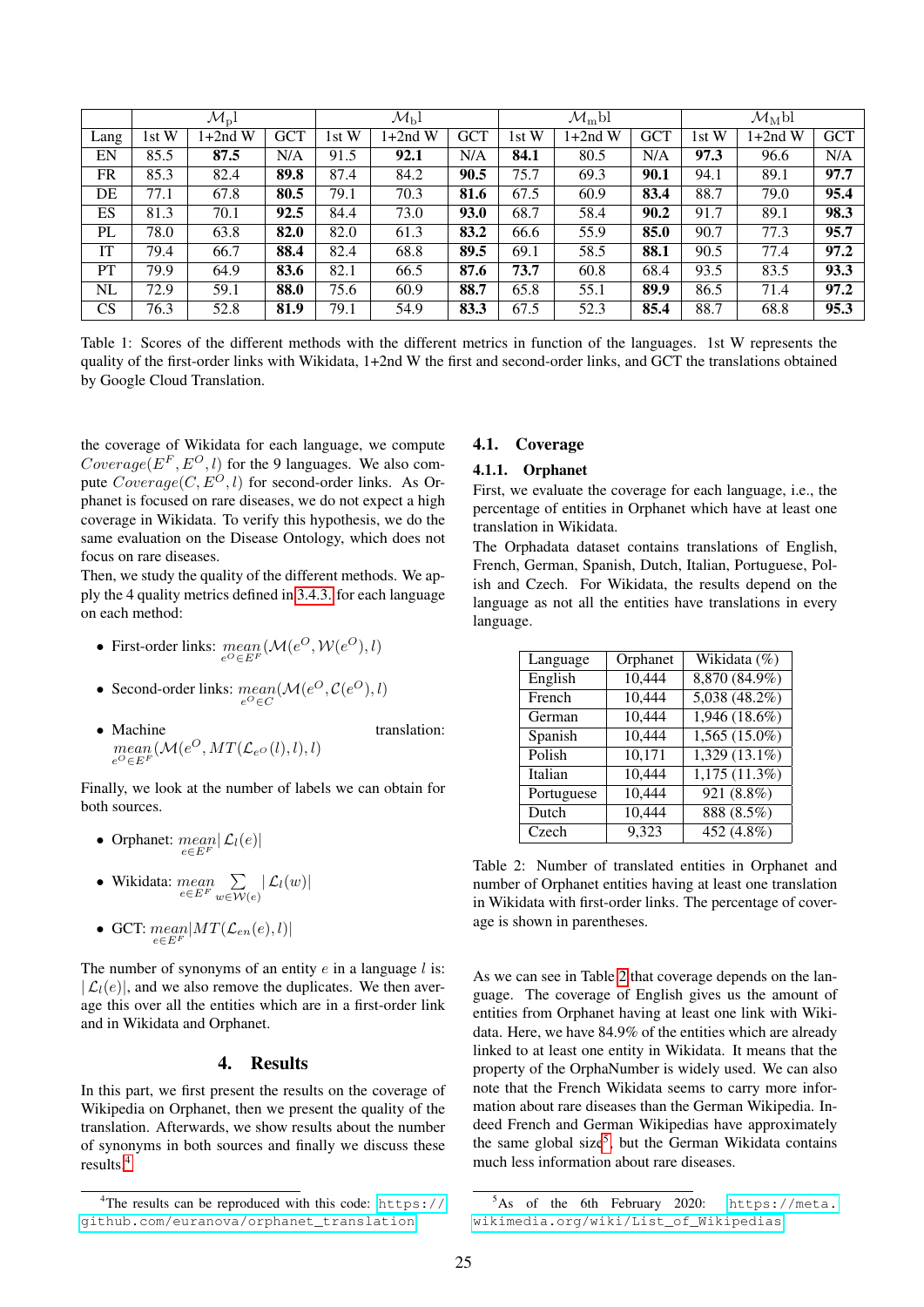| Language   | Cov 1st $(\%)$  | Cov 1st+2nd $(\%)$         |
|------------|-----------------|----------------------------|
| English    | 8,870 (84.9%)   | $9,317(89.2\%)$            |
| French     | $5,038(48.2\%)$ | 7,922 (75.9%)              |
| German     | $1,946(18.6\%)$ | $6,350(60.8\%)$            |
| Spanish    | $1,565(15.0\%)$ | $6,122(58.6\%)$            |
| Polish     | $1,329(13.1\%)$ | $5,797(57.0\%)$            |
| Italian    | 1,175(11.3%)    | $5,7\overline{15(54.7\%)}$ |
| Portuguese | 921 (8.8%)      | $5,016(48.0\%)$            |
| Dutch      | 888 (8.5%)      | $5,081(48.6\%)$            |
| Czech      | 452(4.8%)       | $3,180(34.1\%)$            |

<span id="page-5-0"></span>Table 3: Coverage in terms of number and percentage of entities in Wikidata linked to Orphanet using first-order links (Cov 1st) and first- plus second-order links (Cov 1st+2nd).

The next question is the quantity of new links we can obtain by gathering second-order links.

Table [3](#page-5-0) shows that the second-order links improve the coverage. For English, the improvement is small. Thus, for all the other languages, second-order links really help to increase the coverage. It seems to be a good help for average-resourced languages. We have used ICD-10, Medical Subject Heading (MeSH), Online Mendelian Inheritance in Man (OMIM), and, Unified Medical Language System (UMLS) as auxiliary ontologies.

#### 4.1.2. Disease Ontology

Even if the coverage for Orphanet in English is already high, Orphanet is focused on rare diseases, which is really specific. This specificity could have an impact on the coverage as Wikidata is not made by experts. To verify if the specificity of this ontology has an influence on coverage, we have also looked at another biomedical ontology on diseases, Disease Ontology. It is also about diseases but does not focus on rare disease. Thus, this difference in generality is expected to have an impact on the coverage.

The Disease Ontology contains 12,171 concepts. We plan to use it for future works on other languages: Arabic, Russian and Chinese. These three languages also have Wikipedias with more than 1,000,000 articles on which we could rely.

As expected, this less expert ontology seems to have better coverage than Orphanet. Table [4](#page-5-1) shows that, even if the coverage for all the languages is better than for Orphanet, the difference is not the same for all the languages. Especially, Spanish has a coverage in Disease Ontology superior to that in Orphadata by more than 11%. We do not have an explanation for these differences.

We do not compute the second-order links for Disease Ontology because 97.2% of the Orphanet entities are already linked using first-order links.

#### 4.2. Quality

The next question concerns the quality of the translations obtained. We can expect high-quality translations from Google Cloud Translation, but to what extent? We also want to compare the quality of translations obtained from Wikidata using first-order and second-order links. The ontology we use is heavily linked directly to Wikidata, but

| Language   | Wikidata (%)    |
|------------|-----------------|
| English    | 11,833 (97.2%)  |
| French     | $7,156(58.8\%)$ |
| Spanish    | 3,178 (26.1%)   |
| Arabic     | 2,507 (20.6%)   |
| German     | $2,500(20.5\%)$ |
| Italian    | 2,098 (17.2%)   |
| Polish     | 1,869 (15.3%)   |
| Chinese    | 1,789(14.7%)    |
| Portuguese | 1,748 (14.3%)   |
| Russian    | 1,706 (14.0%)   |
| Dutch      | $1,650(13.6\%)$ |
| Czech      | $1,001(8.2\%)$  |
|            |                 |

<span id="page-5-1"></span>Table 4: Number of entities in Disease Ontology translated, number of Disease Ontology entities having at least one translation in Wikidata with first order links and the percentage of coverage.

this is not the case for all the ontologies. For ontologies with lower first-order coverage, one could expect higher increase of the second-order coverage as observed in Table [3.](#page-5-0)

The first line of Table [1](#page-4-3) shows the matching between the English labels of the entities of Orphanet and Wikidata.  $M_{\rm b}$ l and  $M_{\rm M}$ bl are interesting here as they can be used as an indicator of a good match. A score of 1 means that one of the labels of Wikidata is the same as the preferred label from Orphanet  $(\mathcal{M}_b)$  or one of the labels from Orphanet ( $\mathcal{M}_{\text{M}}$ bl). Considering that the scores are close to 1, the matching seems to be good.

In Table [1](#page-4-3) we can see that Google Cloud Translation gives the best translations when evaluated with the Jaro Similarity. Nonetheless, there are still some small dissimilarities depending on the languages, it seems to works well for Spanish and less well for German and Polish. We can also note that for Portuguese, if the preferred label is well translated  $(\mathcal{M}_{\rm p}^{\rm l}, \mathcal{M}_{\rm b}^{\rm l})$ , it is less the case for the synonyms  $(\mathcal{M}_{\rm m}^{\rm bl})$ .

Then, the first-order links from Wikidata have also some satisfactory results, there are also dissimilarities between the languages. Especially, first-order links seem to work better than the average in French. Compared to secondorder links, first-order links are always better and the decrease in quality between both is substantial. Some noise is probably added by the intermediate ontologies.

#### 4.3. Synonyms

[Hailu et al. \(2014\)](#page-7-11) suggests that synonyms play an important role in translation. Therefore, in addition to highquality translation, we are also interested in a high number of synonyms. In our case, the synonyms are the different labels available for each language for Orphanet and Wikidata, and the translations of the English labels for Google Cloud Translation. We want to evaluate the richness of each methods in terms of numbers of synonyms. For a fair comparison, for each language we only work on the subset where the entities in Wikidata have at least one label in the evalu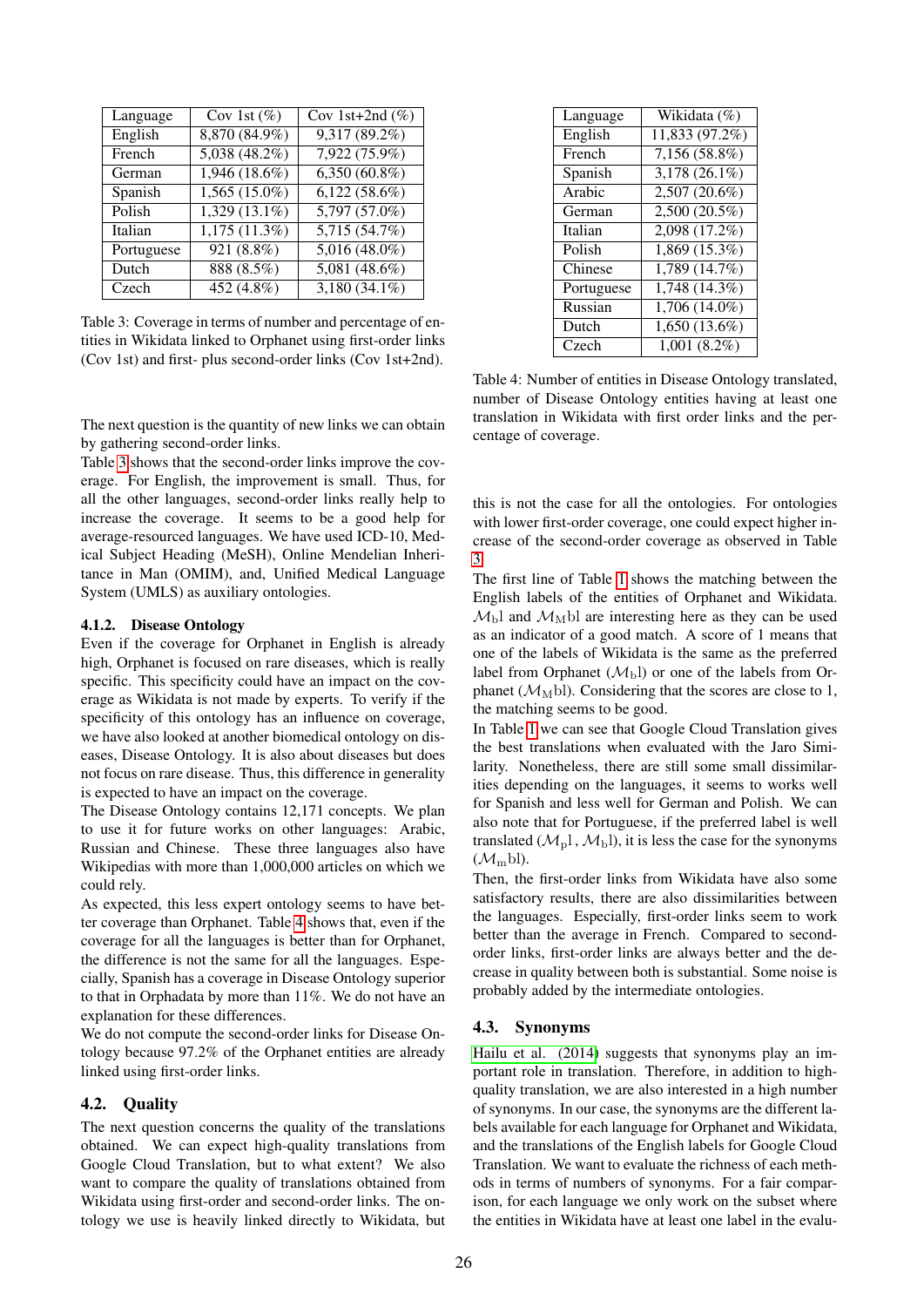ated language.

| Lang      | Orphanet | Wiki 1st | Wiki 1+2nd | <b>GCT</b> |
|-----------|----------|----------|------------|------------|
| EN        | 2.3      | 5.8      | 166.77     | 2.3        |
| <b>FR</b> | 2.36     | 1.49     | 10.59      | 2.39       |
| DE        | 2.56     | 1.84     | 5.93       | 2.65       |
| <b>ES</b> | 2.26     | 2.61     | 9.50       | 2.39       |
| PL        | 2.54     | 2.01     | 6.88       | 2.65       |
| <b>IT</b> | 2.36     | 1.85     | 3.50       | 2.5        |
| <b>PT</b> | 1.62     | 1.60     | 2.40       | 2.41       |
| NL        | 2.6      | 1.74     | 3.74       | 2.48       |
| <b>CS</b> | 2.2      | 1.74     | 1.71       | 2.13       |

<span id="page-6-0"></span>Table 5: Average number of labels in the different sources in function of the language. For Orphanet we only use the subset of entities linked to entities in Wikidata with at least one label in the studied language. For Google Cloud Translation, it is the translation of the English labels of Orphanet.

Table [5](#page-6-0) shows that generally Orphanet seems to have more synonyms than Wikidata when using first-order links only. And the fact GCT has more synonyms means that Orphanet has more labels in English than in other languages on the studied subset for majority language, except Dutch and Czech. Thus, this is not the case in English. For this language Wikidata is more diverse.

When using first and second-order links, the number of synonyms is much higher, especially for English. This is related to the fact that second-order links add many new relations. This new relations always have labels in English but not always habe labels in other languages.

# 5. Discussion

Regarding coverage, in terms of entities only, the coverage of first-order links is already high for Orphanet and Disease Ontology, respectively 84.9% and 97.2% (for English as, in our case, all the entities have English labels). The issue comes from the labels: even if Wikidata is multilingual, in our study we see that the information is mainly in English and French, but for the other studied languages the results are substantially worse. All the entities with a link have labels in English, more than half have labels in French and then for German, only around 20% of the 8,870 linked entities in Wikidata have at least one label in German. The languages we study are among the most used languages in Wikipedia. Thus, it is already an important amount of entities that could have their labels translated from English to another of these languages. As Wikidata is a collaborative project, this number should only increase over time. Second-order links help a lot for languages other than English.

Regarding quality, Google Cloud Translation is the best method. Compared to the results obtained by [Silva et al.](#page-7-12) [\(2015\)](#page-7-12) on the translation of a subpart of MeSH in Portuguese, the quality of the label translations seems to have greatly improved. Then translations obtained through firstorder links are not so distant from Google Cloud Translation. However, the quality of the translations obtained through second-order links has a substantial difference with the translation coming from first-order links. Thus, we can expect Google Cloud Translation to have an advantage as Orphanet is primarily maintained in English and French and then translated by experts to other languages. Even if Google Cloud Translation is not free, translating the entirety of the English labels of Orphanet would only cost around 16\$ with the pricing as of February 6, 2020.

For the synonyms, as Orphanet seems to have more labels in English than in the other languages, translating all the labels from English to the different languages allows having more synonyms than Orphanet in other languages. Moreover, Wikidata is poorer in terms of synonyms than Orphanet except for English. This is interesting as Google Cloud Translation seems to perform good translations, and having more synonyms in English also means that if we translate them with Google Cloud Translation we could have also more synonyms in other languages. It is also important to note that Google Cloud Translation only provides one translation by label. Second-order links also bring many more synonyms for all the languages, but especially for those which have a larger Wikidata.

## 6. Conclusions and Future Work

One of the limitations of this work concerns information that was not used. Especially in Orphanet and Wikidata, when an entity is linked to another ontology, there is additional information about the nature of the link, for example, whether it is an exact match or a more general entity. We did not use at all this information and it could be used to improve the links we create. Wikidata also contains more information about the entities than just the labels, e.g., [Jiang](#page-7-17) [et al. \(2013\)](#page-7-17) extracts multilingual textual definitions.

We also focus our study on one type of biomedical entities, diseases. The results of this work may not be generalized to all types of entities. [Hailu et al. \(2014\)](#page-7-11) have found equivalent results for the translation of the Gene Ontology between English and German, but [Silva et al. \(2015\)](#page-7-12) did not find the same results on their partial translation of MeSH.

Another limitation is our study about synonyms. Having the maximum number of synonyms is useful for entity recognition and normalization. Thus, here we only have quantitatively studied the synonyms, and have not explored their quality and diversity. First- and second-order link extraction from Wikidata seems to be a good method to have more synonyms. A further assessment with an expert that could validate the synonyms could be interesting.

Furthermore, as we are interested in entity recognition, a low coverage on the ontology is not correlated with a low coverage for entities in a corpus. In [Bretschneider et al.](#page-7-8) [\(2014\)](#page-7-8), by only translating a small sub-part of an ontology they could improve the coverage of the entities in their corpus by a high margin. It will be interesting to verify this on a dataset on disease recognition.

To summarize, as of now, Google Cloud Translate seems to be the best way to translate an ontology about diseases. If the ontology does not have many synonyms, Wikidata could be a way to expand language-wise the ontology. Wikidata also contains other information about its entities which could be interesting, but have not been used in this study such as symptoms and links to Wikipedia pages.